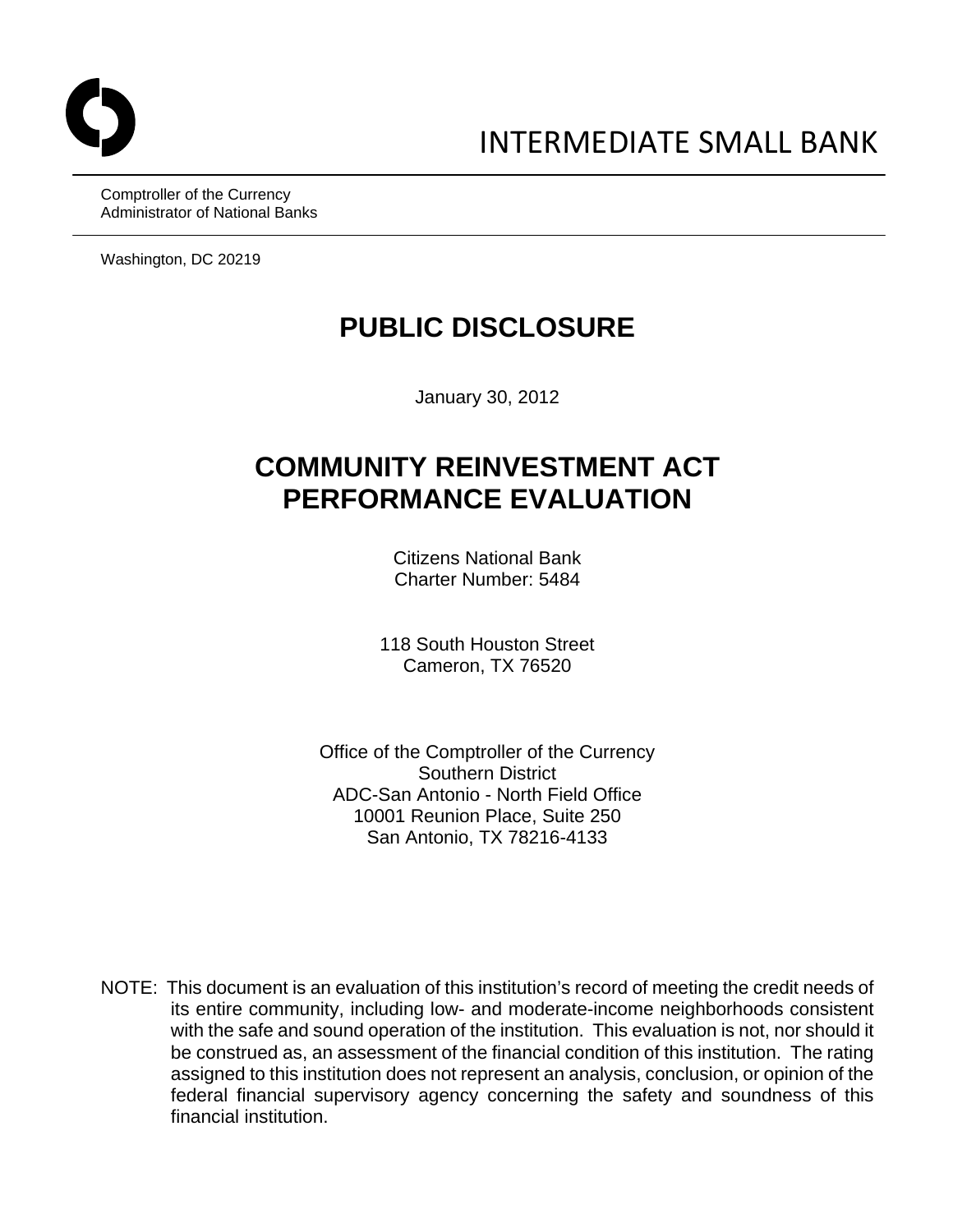# **INSTITUTION'S CRA RATING: THIS INSTITUTION IS RATED "SATISFACTORY."**

## **Lending Test Rating: "Satisfactory" Community Development Test Rating: "Satisfactory"**

Citizens National Bank's (CNB) lending performance is satisfactory given its size, financial condition, and known credit needs in its assessment area (AA). CNB's performance under these performance criteria meets the standard for satisfactory performance.

- CNB's average loan-to-deposit (LTD) ratio of 39%, although below local peer group averages, is reasonable when considering the nature of its community, customer base, loan demand, lending opportunities, competition, and known credit needs in the AA.
- A high percentage (87%) of CNB's loans is within its AA.
- CNB has demonstrated a willingness to extend loans to individuals of varying incomes and to businesses of different sizes. Lending to low- and moderate-income (LMI) families meets the standards for satisfactory performance.
- The geographic distribution of loans to moderate-income census tracts within the AA is reasonable, given the demographics of the AA.
- Community development (CD) performance demonstrates overall satisfactory responsiveness to the CD needs within the bank's AA.

## **DESCRIPTION OF INSTITUTION**

CNB's headquarters is in Cameron, Texas, approximately 75 miles northeast of Austin, Texas. CNB has four branch offices. One full-service branch is located in the following Texas cities: Rockdale, Taylor, Giddings, and Pflugerville. Through these branches, the bank now offers five full service locations with drive-in facilities and automated teller machine (ATM) services at each location. CNB also provides trust services. Total trust assets approximate \$65 million. CNB opened in 1900. One family owns the majority of CNB.

CNB has total assets of \$324 million and an AA that spans five counties. The bank's primary focus is to promote economic development in its AA through its lending programs. CNB's market niche is residential, commercial, consumer, and agricultural loans.

CNB faces competition from area banks, credit unions, finance companies, and local investment brokerage firms. Based on its financial condition, the local economy, product offerings, competition, and prior performance, CNB has the ability to meet the various credit needs in its community. No legal impediments or other factors hinder CNB's ability to provide credit. At the last CRA examination in October 2007, the bank was examined utilizing Small Bank examination procedures, and the bank's CRA rating was "Satisfactory." During this examination, we evaluated CNB's CRA performance under the Intermediate Small Bank examination procedures, which include a lending test and a CD test.

The bank's primary focus is to promote economic development in its AA through its lending programs. CNB's market niche is residential, small business, consumer and agricultural loans. The following table reflects a detailed breakdown of CNB's loan portfolio as of December 31, 2011.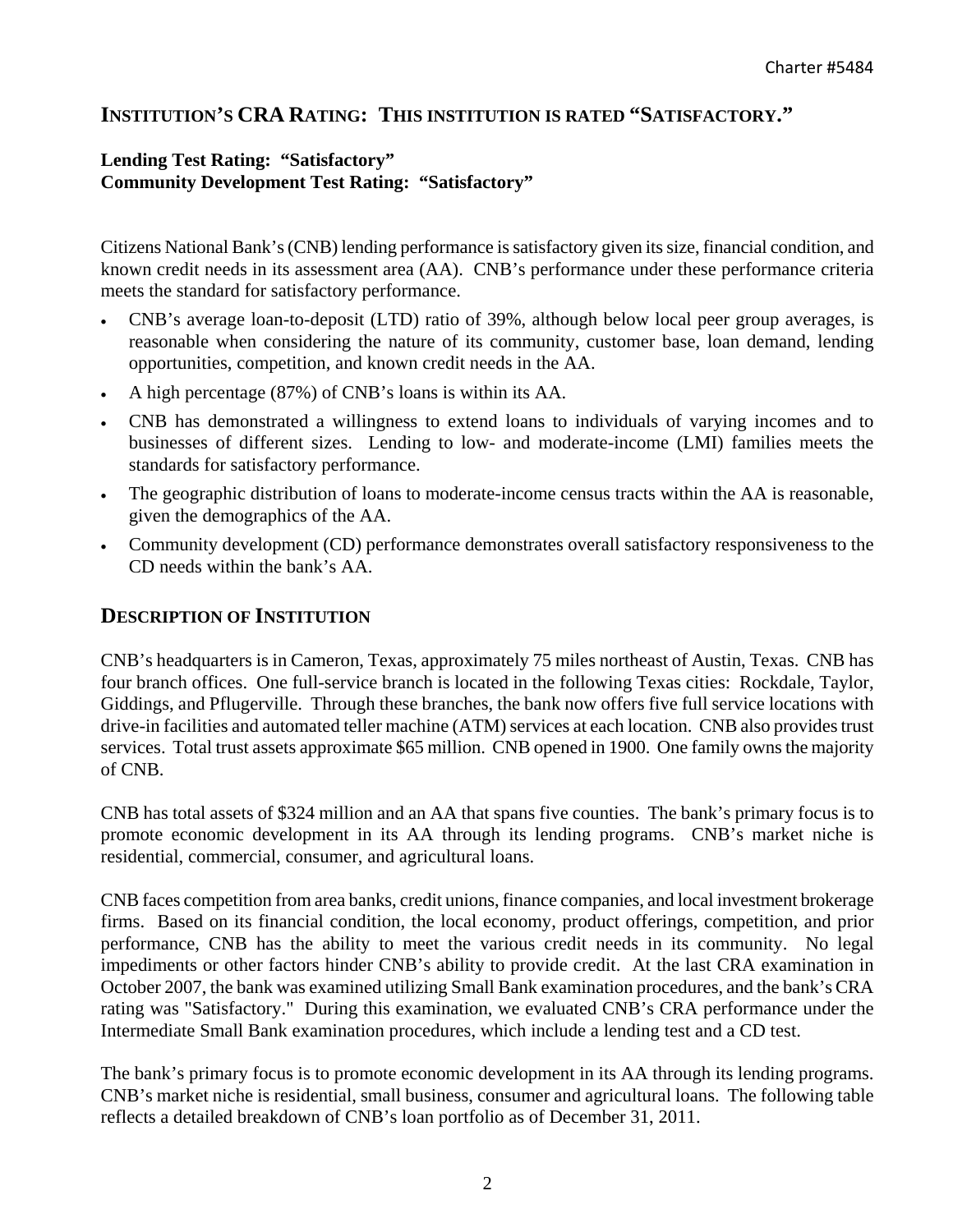| <b>Loan Category</b>                 | \$(000) | %     |
|--------------------------------------|---------|-------|
| <b>RE Nonfarm Nonresidential</b>     | 47,694  | 43.7% |
| <b>Commercial and Industrial</b>     | 17,354  | 15.9% |
| RE Residential (1-4)                 | 12,101  | 11.1% |
| Real Estate (RE) Farmland            | 8,838   | 8.1%  |
| <b>Agricultural Production</b>       | 6,913   | 6.3%  |
| <b>Construction Loans</b>            | 5,632   | 5.2%  |
| Consumer                             | 3,564   | 3.3%  |
| RE Multifamily (5 or more)           | 3,158   | 2.9%  |
| <b>Obligations of Municipalities</b> | 3,097   | 2.8%  |
| Other                                | 836     | 1.0%  |
| <b>Total</b>                         | 109,187 | 100%  |

# **DESCRIPTION OF ASSESSMENT AREA**

CNB's AA includes 63 census tracts encompassing all of Falls, Milam, and Lee Counties, and portions of Travis and Williamson Counties. All 63 census tracts in the bank's AA are contiguous. CNB's AA does not arbitrarily exclude LMI geographies. The 11 census tracts located in Falls, Milam, and Lee Counties are not located in a Metropolitan Statistical Area (MSA). The 52 census tracts located in Travis and Williamson Counties are part of the Austin-Round Rock MSA.

Due to different median family income (MFI) levels, we segmented CNB's service area into both MSA and non-MSA AAs. Segmenting CNB's service area will provide more accurate results when analyzing the bank's lending to borrowers of different incomes and to businesses of different sizes. The two following tables contain specific demographic data for the MSA and non-MSA AAs.

| <b>DEMOGRAPHIC AND ECONOMIC CHARACTERISTICS OF MSA - ASSESSMENT AREA</b> |           |  |  |  |  |
|--------------------------------------------------------------------------|-----------|--|--|--|--|
| <b>Population</b>                                                        |           |  |  |  |  |
| Number of Families                                                       | 80,469    |  |  |  |  |
| Number of Households                                                     | 103,409   |  |  |  |  |
| <b>Geographies</b>                                                       |           |  |  |  |  |
| <b>Number of Census Tracts</b>                                           | 52        |  |  |  |  |
| % Low-Income Census Tracts                                               | 0%        |  |  |  |  |
| % Moderate-Income Census Tracts                                          | 4%        |  |  |  |  |
| % Middle-Income Census Tracts                                            | 56%       |  |  |  |  |
| % Upper-Income Census Tracts                                             | 40%       |  |  |  |  |
| <b>Median Family Income (MFI)</b>                                        |           |  |  |  |  |
| 2000 MFI for AA                                                          | \$59,438  |  |  |  |  |
| 2006 HUD-Adjusted MFI                                                    | \$69,600  |  |  |  |  |
| 2010 HUD-Adjusted MFI                                                    | \$73,800  |  |  |  |  |
| 2011 HUD-Adjusted MFI                                                    | \$74,900  |  |  |  |  |
| <b>Economic Indicators</b>                                               |           |  |  |  |  |
| Unemployment Rate                                                        | 2.0%      |  |  |  |  |
| 2011 Median Housing Value                                                | \$124,251 |  |  |  |  |
| % of Households Below Poverty Level                                      | 4.33%     |  |  |  |  |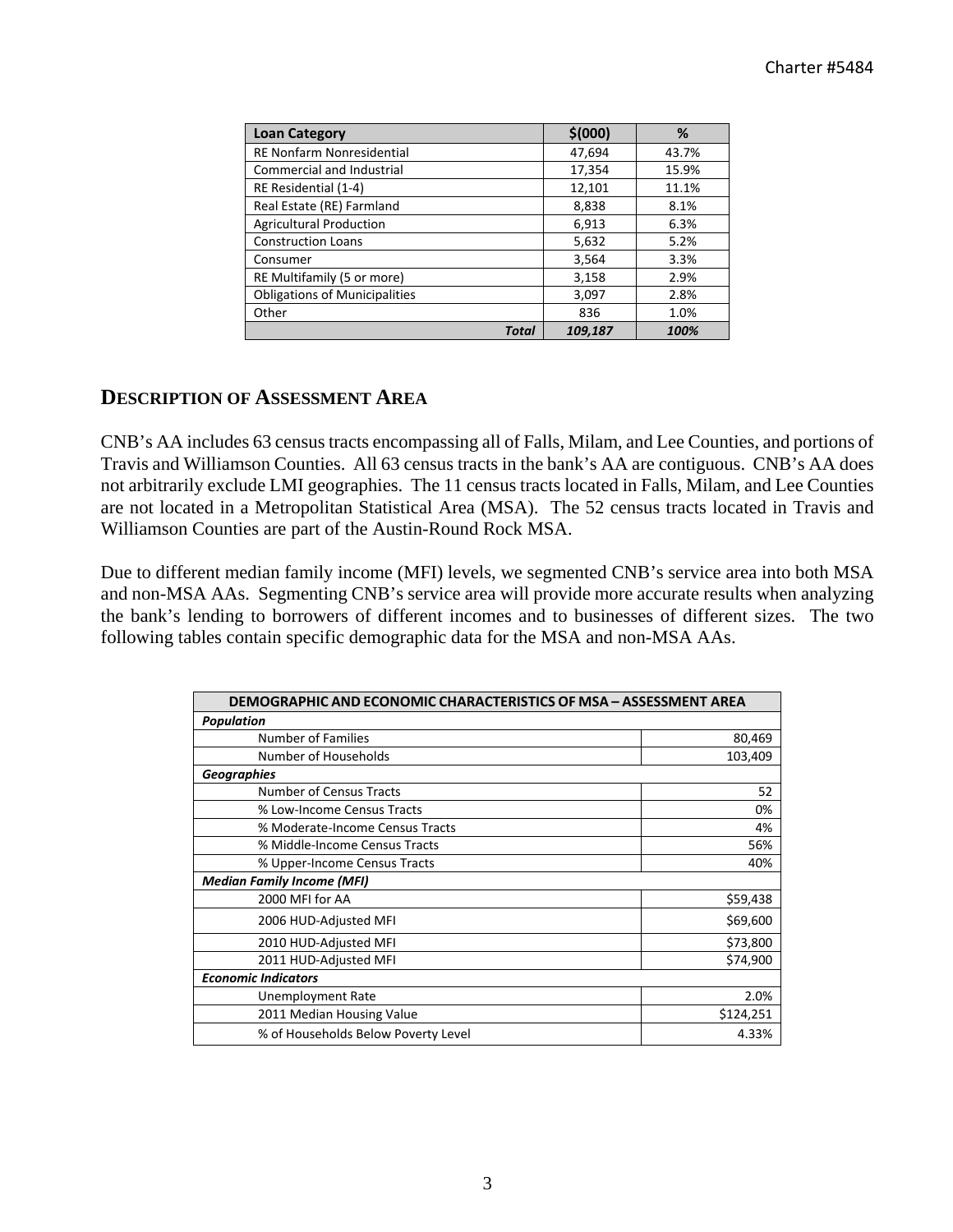The bank's MSA AA is comprised of 52 contiguous census tracts located in the northeastern portion of Travis County and the eastern portion of Williamson County. The population of the MSA AA is approximately 299 thousand. Based on the 2000 Census data, five census tracts are designated as moderate-income, thirty-one census tracts as middle-income, and sixteen tracts as upper income areas. There are no low-income census tracts in the MSA AA. Of the 103,409 households located within this AA, 0% is designated as low-income, 5% as moderate-income, 58% as middle-income, and 37% as upperincome households. Approximately 4% of the MSA AA households live below the poverty level. Communities located within this AA include: Granger, Taylor, Hutto, Pflugerville, Georgetown, Round Rock, and Cedar Park.

| <b>DEMOGRAPHIC AND ECONOMIC CHARACTERISTICS OF NON-MSA - ASSESSMENT AREA</b> |          |  |  |  |  |  |
|------------------------------------------------------------------------------|----------|--|--|--|--|--|
| <b>Population</b>                                                            |          |  |  |  |  |  |
| Number of Families                                                           | 11,586   |  |  |  |  |  |
| Number of Households                                                         | 15,987   |  |  |  |  |  |
| <b>Geographies</b>                                                           |          |  |  |  |  |  |
| <b>Number of Census Tracts</b>                                               | 11       |  |  |  |  |  |
| % Low-Income Census Tracts                                                   | 0%       |  |  |  |  |  |
| % Moderate-Income Census Tracts                                              | 0%       |  |  |  |  |  |
| % Middle-Income Census Tracts                                                | 73%      |  |  |  |  |  |
| % Upper-Income Census Tracts                                                 | 27%      |  |  |  |  |  |
| <b>Median Family Income (MFI)</b>                                            |          |  |  |  |  |  |
| 2000 MFI for AA                                                              | \$36,380 |  |  |  |  |  |
| 2006 HUD-Adjusted MFI                                                        | \$43,100 |  |  |  |  |  |
| 2010 HUD-Adjusted MFI                                                        | \$46,500 |  |  |  |  |  |
| 2011 HUD-Adjusted MFI                                                        | \$48,600 |  |  |  |  |  |
| <b>Economic Indicators</b>                                                   |          |  |  |  |  |  |
| Unemployment Rate                                                            | 2.3%     |  |  |  |  |  |
| 2011 Median Housing Value                                                    | \$59,047 |  |  |  |  |  |
| % of Households Below Poverty Level                                          | 15.5%    |  |  |  |  |  |

The bank's non-MSA AA is comprised of 11 contiguous census tracts encompassing all of Falls, Milam, and Lee Counties. The population of the non-MSA AA is approximately 43 thousand. Based on the 2000 Census data, three census tracts are designated as upper-income and eight census tracts as middle-income areas. The non-MSA AA does not contain any moderate- or low-income census tracts. Of the 15,987 households located within this AA, 0% is designated as low-income, 0% as moderate-income, 75% as middle-income, and 25% as upper-income households. Approximately 16% of the non-MSA AA households live below the poverty level. Some of the communities located within this AA include: Cameron, Rosebud, Giddings, and Rockdale.

The local economies in the aggregate AA are generally considered stable. Primary industries include coal/lignite mining, agricultural production, cattle ranching, light manufacturing, retail services, and health care related business. The following table lists the area's major employers.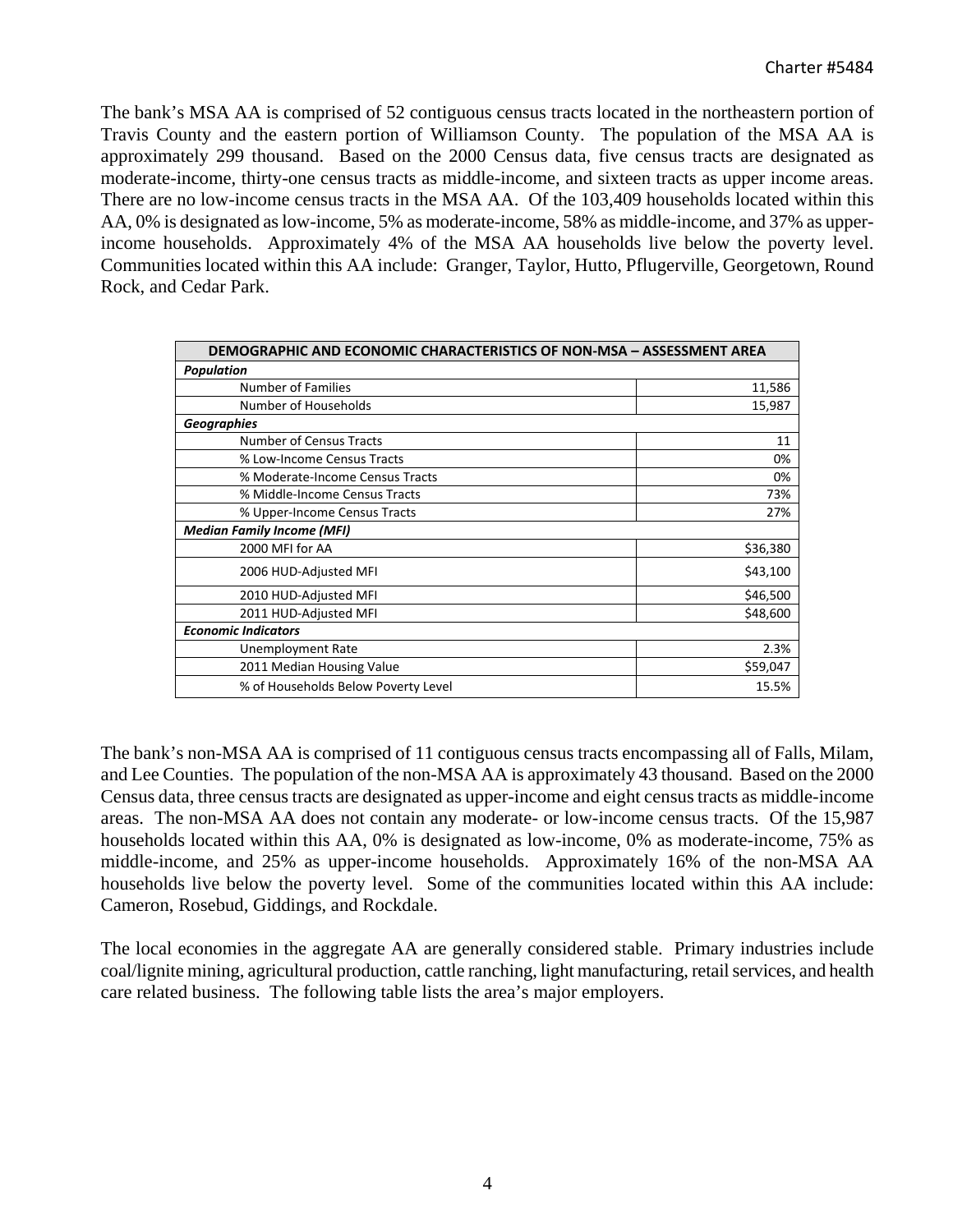| <b>MAJOR AREA EMPLOYERS</b>          |                         |  |  |  |  |  |  |
|--------------------------------------|-------------------------|--|--|--|--|--|--|
| <b>Employer</b>                      | Product                 |  |  |  |  |  |  |
| <b>WalMart Supercenter</b>           | Retail                  |  |  |  |  |  |  |
| Renaissance Villa                    | Alzheimer home          |  |  |  |  |  |  |
| <b>Bland Construction</b>            | Construction            |  |  |  |  |  |  |
| Brookshire Bros.                     | Grocery                 |  |  |  |  |  |  |
| <b>Citizens National Bank</b>        | <b>Banking facility</b> |  |  |  |  |  |  |
| City of Rockdale                     | Municipality            |  |  |  |  |  |  |
| Classic Bank                         | <b>Banking Facility</b> |  |  |  |  |  |  |
| <b>Manor Oaks Nursing Center</b>     | <b>Health Care</b>      |  |  |  |  |  |  |
| <b>Veolia ES Industrial Services</b> | Industrial              |  |  |  |  |  |  |
| Perry & Perry Builders Inc.          | Construction            |  |  |  |  |  |  |
| Richards Memorial Hospital           | Hospital                |  |  |  |  |  |  |
| Rockdale Federal Credit Union        | Financial               |  |  |  |  |  |  |
| Rockdale ISD                         | Education               |  |  |  |  |  |  |
| Rockdale Reporter                    | Commercial printing     |  |  |  |  |  |  |
| Luminant                             | Electric power          |  |  |  |  |  |  |

\*Rockdale Chamber of Commerce

## **CONCLUSIONS ABOUT PERFORMANCE CRITERIA**

#### **Loan-to-Deposit Ratio**

CNB's LTD ratio is satisfactory. The LTD ratio during the 20 quarters since our last examination increased, ranging from the high thirties to low forties. The average LTD ratio is 39.5%. To better understand the bank's performance, we conducted an LTD analysis on CNB and five other similarly situated banks. The 20 quarter average LTD ratios for these banks ranged from 38% to 64%, and the average LTD was 49%. CNB's LTD ratio has increased by 5.73% since the last CRA examination in June 2007. While CNB's LTD ratio is the second lowest in the comparative group, it continues to be satisfactory considering the limited lending opportunities in the area.

| <b>INSTITUTION</b>          | ASSETS* | <b>AVERAGE LTD RATIO</b> |
|-----------------------------|---------|--------------------------|
| <b>Buckholts State Bank</b> | 59MM    | 40.98                    |
| <b>FNB Giddings</b>         | 155MM   | 54.38                    |
| City NB Taylor              | 189MM   | 37.84                    |
| Classic Bank, Cameron       | 220MM   | 64.38                    |
| First Texas Bank            | 310MM   | 44.95                    |
| <b>Citizens NB Cameron</b>  | 324MM   | 39.47                    |

\*As of September 30, 2011

#### **Lending in Assessment Area**

A majority of CNB's loans are made within its AA. In order to assess performance for this criterion, we reviewed and verified an internal report that identified all loans by census tract that originated or renewed between 2010 and 2011. Although 76% of loans were made in the AA; 57% of the dollar amount went to loans within the AA. The volume of commercial out-of-AA loans is due to CNB's loan participations purchased from areas outside the AA and a relatively low demand for large loans within the AA.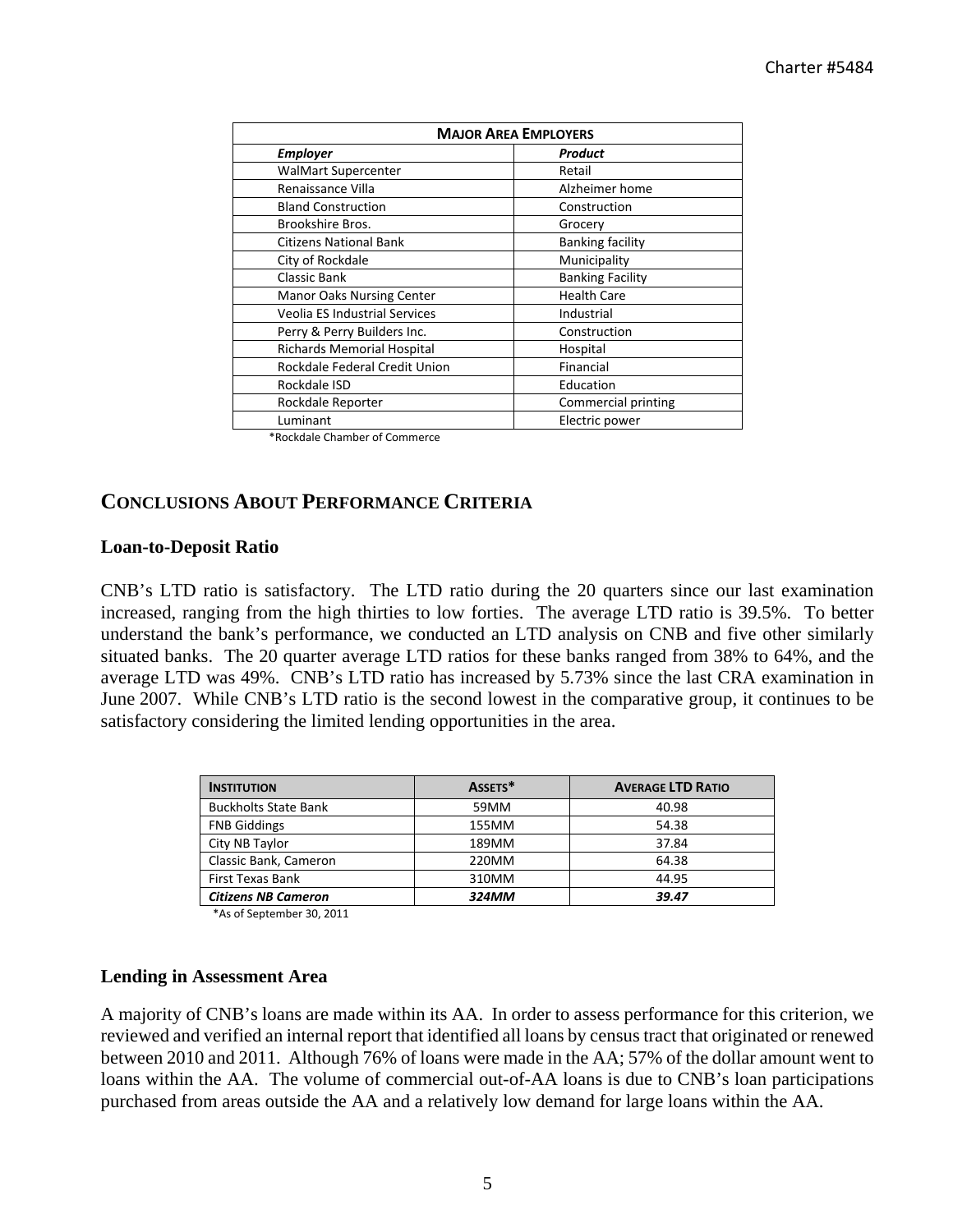The volume of residential real estate out-of-AA loans is due to the low level of residential real estate demand within the AA. Also, the bank has experienced some loan demand from the Bastrop area, which is outside of the bank's AA, due to the recent fire activity in the area.

| <b>TOTAL LOANS REVIEWED</b>    |                           |       |          |       |                               |       |          |       |  |  |
|--------------------------------|---------------------------|-------|----------|-------|-------------------------------|-------|----------|-------|--|--|
|                                | <b>IN ASSESSMENT AREA</b> |       |          |       | <b>OUT OF ASSESSMENT AREA</b> |       |          |       |  |  |
| <b>Loan Type</b>               | #                         | %     | \$(000s) | %     | #                             | %     | \$(000s) | %     |  |  |
| <b>Residential Real Estate</b> | 34                        | 60.71 | \$2,704  | 25.27 | 22                            | 39.29 | \$7,996  | 74.73 |  |  |
| Consumer                       | 35                        | 87.50 | \$409    | 69.26 | 5                             | 12.50 | \$182    | 30.74 |  |  |
| Commercial                     | 35                        | 87.50 | \$13,597 | 75.00 | 5                             | 12.50 | \$4,608  | 25.00 |  |  |

## **Lending to Borrowers of Different Incomes and to Businesses of Different Sizes**

As indicted previously, in order to provide a more meaningful analysis, we segmented CNB's service area into both MSA and non-MSA AAs. Two of CNB's four branches and the main location are located in the non-MSA AA. As such, approximately 59% of in-AA loans, and 25% of dollars loaned, are to borrowers in non-MSA areas. In order to assess CNB's lending performance in the non-MSA AA, we obtained income information from a sample of 20 consumer loans, gross revenues from a sample of 20 commercial loans, and Home Mortgage Disclosure Act of 1975 (HMDA) information relative to mortgage-related loans originated in the non-MSA AA between 2010 and 2011.

Due to a relatively low volume of agricultural loans in the MSA AA, we focused our MSA sample on consumer and commercial-related loans. In order to assess CNB's lending performance in the MSA AA, we obtained income information from a sample of 20 in-MSA consumer loans and commercial loans. We also reviewed HMDA information relative to mortgage-related loans originated in the MSA AA between 2009 and 2011.

Census demographic data was used to identify the percentage of families and households within LMI levels in both AAs. Census demographic data was also used to identify the percentage of small businesses and farms (annual gross revenues of less than \$1 million) in the non-MSA AA. CNB's lending performance to LMI groups and to small businesses/farms meets the standard for satisfactory performance. *The following tables reflect CNB's lending performance in consumer, residential real estate, and commercial loans as it relates to the respective AA demographics.* 

## **Non-Metropolitan Statistical Area**

CNB's level of lending to borrowers of different incomes and businesses of different sizes within Milam, Falls, and Lee Counties meets the standards for satisfactory performance.

The following table compares 1-4 Family residential real estate lending in the non-MSA AA to families by income level. U.S. Census demographics indicate 33% of the non-MSA AA consists of LMI families. Comparatively, CNB originated 8% of sampled loans secured by residential real estate to LMI borrowers. The lower level of loan penetration to LMI families is the result of limited loan demand in the area.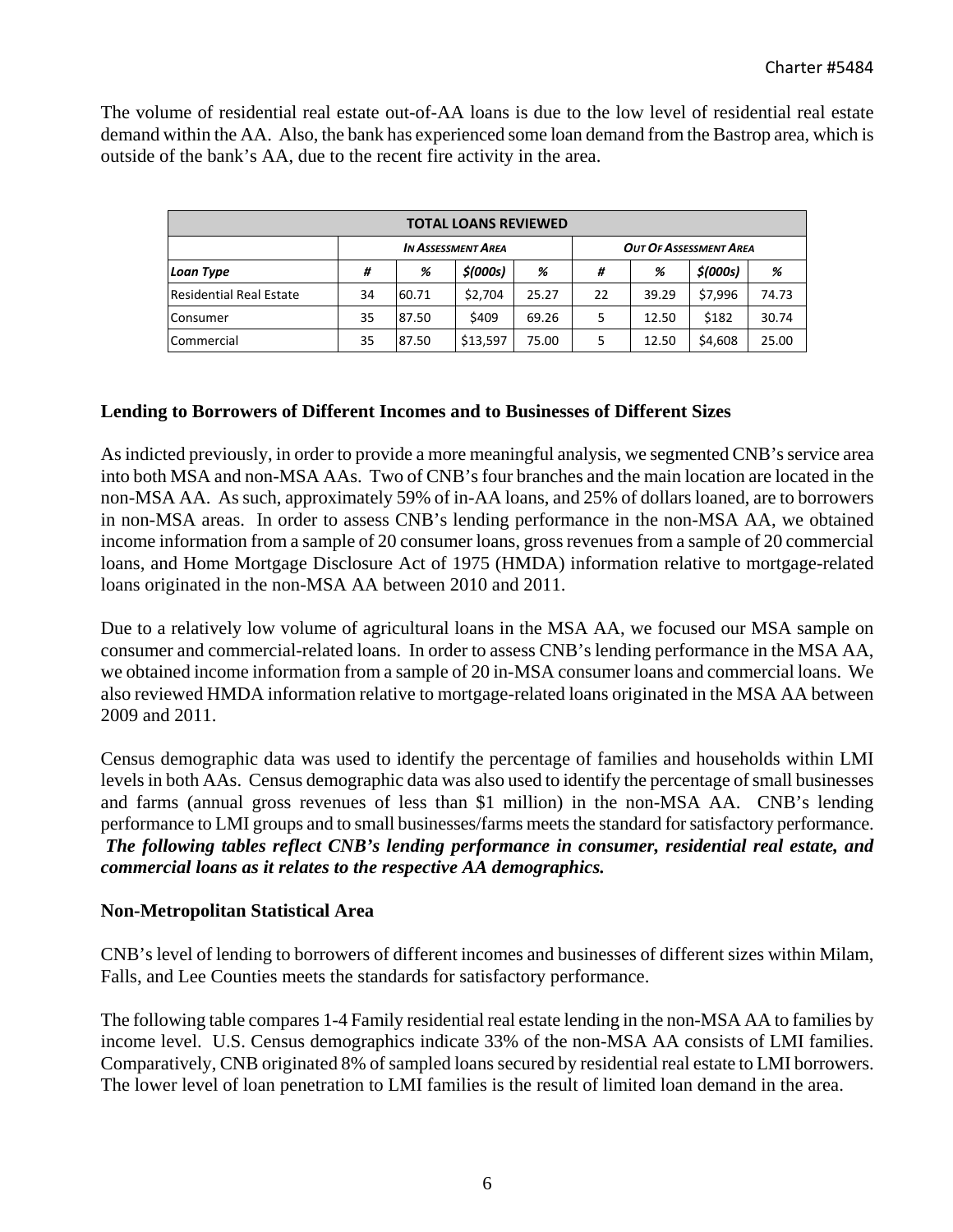| <b>BORROWER DISTRIBUTION OF RESIDENTIAL REAL ESTATE LOANS - NON-MSA</b> |                            |                    |                            |                      |                            |                    |                            |                      |  |  |  |  |
|-------------------------------------------------------------------------|----------------------------|--------------------|----------------------------|----------------------|----------------------------|--------------------|----------------------------|----------------------|--|--|--|--|
| <b>Borrower Income Level</b>                                            | Low                        |                    | <b>Moderate</b>            |                      | <b>Middle</b>              |                    | <b>Upper</b>               |                      |  |  |  |  |
| Loan Type                                                               | % of AA<br><b>Families</b> | % of # of<br>Loans | % of AA<br><b>Families</b> | $%$ of # of<br>Loans | % of AA<br><b>Families</b> | % of # of<br>Loans | % of AA<br><b>Families</b> | $%$ of # of<br>Loans |  |  |  |  |
| Home Purchase                                                           | 16.87                      | 0.00               | 16.11                      | 7.69                 | 21.70                      | 15.38              | 45.32                      | 76.92                |  |  |  |  |
| Home Improvement                                                        | 16.87                      | 0.00               | 16.11                      | 0.00                 | 21.70                      | 0.00               | 45.32                      | 100.00               |  |  |  |  |
| Refinance                                                               | 16.87                      | 0.00               | 16.11                      | 0.00                 | 21.70                      | 0.00               | 45.32                      | 100.00               |  |  |  |  |

 *Source: Data reported under HMDA; U.S. Census data.*

The bank's level of performance in lending to consumers of differing income levels within the non-MSA AA is reasonable. Demographic information indicates 0% of the AA households is low-income, while 75% are middle-income. The bank originated 5% of its consumer loans to low-income borrowers and 20% to moderate-income borrowers. Considering the demographics, CNB is performing more than reasonable with regard to consumer lending. See the table below for further details.

| <b>BORROWER DISTRIBUTION OF CONSUMER LOANS - NON MSA</b> |              |             |                 |           |            |             |              |             |  |  |  |
|----------------------------------------------------------|--------------|-------------|-----------------|-----------|------------|-------------|--------------|-------------|--|--|--|
| <b>Borrower Income Level</b>                             | Low          |             | <b>Moderate</b> |           | Middle     |             | <b>Upper</b> |             |  |  |  |
|                                                          | % of AA      | $%$ of # of | % of AA         | % of # of | % of AA    | $%$ of # of | % of AA      | $%$ of # of |  |  |  |
|                                                          | Households I | Loans       | Households I    | Loans     | Households | Loans       | Households   | Loans       |  |  |  |
| Consumer Loans                                           | 22.09        |             | 14.19           | 20        | 17.82      | 20          | 45.91        | 35          |  |  |  |

 *Source: Loan sample; U.S. Census data.*

CNB's distribution of loans to small businesses is reasonable. According to U.S. Census information, 70% of businesses in the non-MSA AA have revenues of less than \$1 million. Approximately 70% of the business loans CNB originated in the AA had revenues below \$1 million. As a dollar amount, the volume is significantly lower at 22%. The low dollar volume of loans to businesses with revenues under \$1 million is not necessarily cause for concern. Included in our random sample were a few of the bank's largest loans to businesses over the \$1 million revenue mark. In addition, larger businesses inherently qualify for and demand larger loan amounts. Please see the table below.

| <b>BORROWER DISTRIBUTION OF LOANS TO BUSINESSES - NON MSA</b> |              |              |                     |       |  |  |  |  |  |  |  |
|---------------------------------------------------------------|--------------|--------------|---------------------|-------|--|--|--|--|--|--|--|
| <b>Business Revenues (or Sales)</b>                           | ≤\$1,000,000 | >\$1,000,000 | Unavailable/Unknown | Total |  |  |  |  |  |  |  |
| % of AA Businesses                                            | 70.04%       | 1.84%        | 28.12%              | 100%  |  |  |  |  |  |  |  |
| % of Bank Loans in AA by #                                    | 14           | b            |                     | 100%  |  |  |  |  |  |  |  |
| % of Bank Loans in AA by \$                                   | 918,380      | 3,173,200    |                     | 100%  |  |  |  |  |  |  |  |

Source: Loan sample; Dunn and Bradstreet data.

## **Metropolitan Statistical Area**

CNB's level of lending to borrowers of different incomes within Williamson and Travis Counties meets the standards for satisfactory performance.

The following table compares 1-4 Family residential real estate lending in the MSA AA to families by income level. U.S. Census demographics indicate 28% of the MSA AA consists of LMI families. CNB originated 44% of sampled loans secured by residential real estate to LMI borrowers.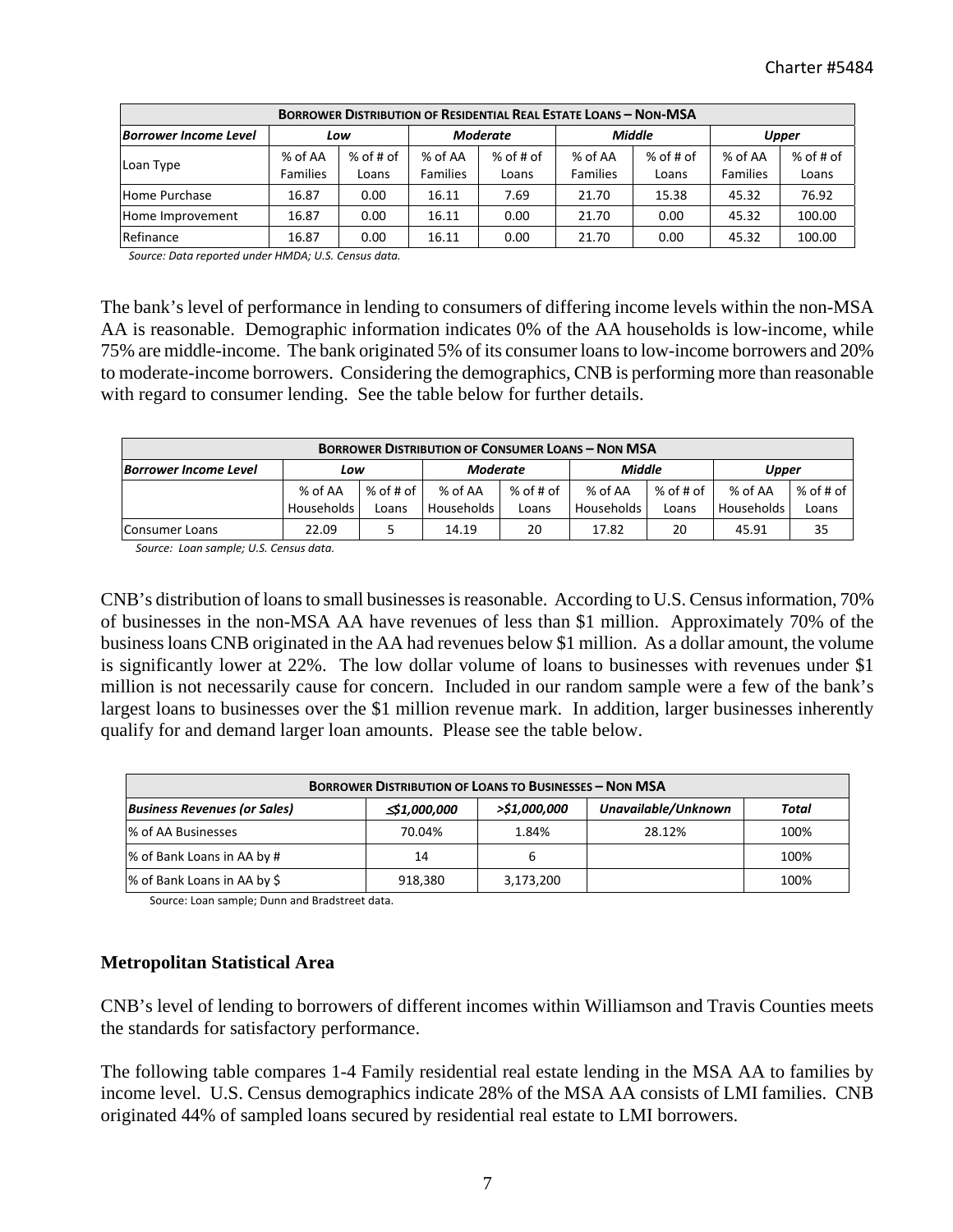| <b>BORROWER DISTRIBUTION OF RESIDENTIAL REAL ESTATE LOANS - MSA</b> |                            |                    |                            |                    |                            |                    |                            |                      |  |  |  |  |
|---------------------------------------------------------------------|----------------------------|--------------------|----------------------------|--------------------|----------------------------|--------------------|----------------------------|----------------------|--|--|--|--|
| <b>Borrower Income Level</b>                                        | Low                        |                    | <b>Moderate</b>            |                    | <b>Middle</b>              |                    | <b>Upper</b>               |                      |  |  |  |  |
| Loan Type                                                           | % of AA<br><b>Families</b> | % of # of<br>Loans | % of AA<br><b>Families</b> | % of # of<br>Loans | % of AA<br><b>Families</b> | % of # of<br>Loans | % of AA<br><b>Families</b> | $%$ of # of<br>Loans |  |  |  |  |
| Home Purchase                                                       | 11.72                      | 18.18              | 16.62                      | 0.00               | 26.54                      | 18.18              | 45.12                      | 45.45                |  |  |  |  |
| Home Improvement                                                    | 11.72                      | 0.00               | 16.62                      | 25.00              | 26.54                      | 25.00              | 45.12                      | 50.00                |  |  |  |  |
| Refinance                                                           | 11.72                      | 0.00               | 16.62                      | 0.00               | 26.54                      | 0.00               | 45.12                      | 100.00               |  |  |  |  |

 *Source: Data reported under HMDA; U.S. Census data.*

CNB's level of performance in lending to consumers of differing income levels within the MSA AA is more than reasonable. Demographic information indicates 26% of AA households are LMI. The bank originated 60% of its consumer loans, 70% of the dollar volume, to LMI borrowers in the MSA AA. See the table below for further details.

| <b>BORROWER DISTRIBUTION OF CONSUMER LOANS - MSA</b> |              |             |                 |             |               |             |            |             |  |  |  |
|------------------------------------------------------|--------------|-------------|-----------------|-------------|---------------|-------------|------------|-------------|--|--|--|
| <b>Borrower Income Level</b>                         | Low          |             | <b>Moderate</b> |             | <b>Middle</b> |             | Upper      |             |  |  |  |
|                                                      | % of AA      | $%$ of # of | % of AA         | $%$ of # of | % of AA       | $%$ of # of | % of AA    | $%$ of # of |  |  |  |
|                                                      | Households I | Loans       | Households      | Loans       | Households    | Loans       | Households | Loans       |  |  |  |
| Consumer Loans                                       | 12.29        |             | 13.71           | 4           | 20.75         |             | 53.25      |             |  |  |  |

 *Source: Loan sample; U.S. Census data.*

| <b>GEOGRAPHIC DISTRIBUTION OF LOANS TO BUSINESSES IN MSA</b> |            |                     |                     |       |                           |       |                   |             |  |  |
|--------------------------------------------------------------|------------|---------------------|---------------------|-------|---------------------------|-------|-------------------|-------------|--|--|
| <b>Census Tract Income Level</b>                             | Low        |                     | Moderate            |       | Middle                    |       | Upper             |             |  |  |
| Loan Type                                                    | % of AA    | $%$ of # of $\vert$ | % of AA % of # of L |       | % of AA X of # of x of AA |       |                   | $%$ of # of |  |  |
|                                                              | Businesses | Loans               | <b>Businesses</b>   | Loans | <b>Businesses</b>         | Loans | <b>Businesses</b> | Loans       |  |  |
| <b>Businesses</b>                                            | 0.00%      |                     | 4.51%               | 5%    | 59.61%                    | 55%   | 35.88%            | 15%         |  |  |

(Address Loan sample; Dunn and Bradstreet data (15% of commercial loans in sample were outside the AA

#### **Geographic Distribution of Loans**

CNB's performance in lending to borrowers of different geographies meets the standards for reasonable performance. An analysis of the bank's geographic distribution of loans would not be meaningful for the non-MSA AA, as there are no LMI geographies in Milam, Falls, or Lee Counties. The Austin-Round Rock MSA AA has five moderate-income census tracts and no low-income tracts.

The bank's level of performance in lending to borrowers of different geographies in the Austin-Round Rock MSA is more than reasonable. Census data indicated that 5% of the MSA AA households are located in moderate-income census tracts. CNB originated 10% of the volume of the loan sample and 16% of the dollar amount of consumer loans to borrowers located in moderate-income AA census tracts. Please see the table below for further details.

| <b>GEOGRAPHIC DISTRIBUTION OF CONSUMER LOANS - MSA</b> |            |             |                 |             |               |             |                   |             |  |  |  |  |
|--------------------------------------------------------|------------|-------------|-----------------|-------------|---------------|-------------|-------------------|-------------|--|--|--|--|
| Census Tract Income Level                              | Low        |             | <b>Moderate</b> |             | <b>Middle</b> |             | Upper             |             |  |  |  |  |
|                                                        | % of AA    | $%$ of # of | $%$ of AA       | $%$ of # of | % of AA       | $%$ of # of | % of AA           | $%$ of # of |  |  |  |  |
|                                                        | Households | Loans       | Households      | Loans       | Households    | Loans       | <b>Households</b> | Loans       |  |  |  |  |
| Consumer Loans                                         | $0.00\%$   |             | 5.07%           | 10%         | 58.34%        | 55%         | 36.60%            | 10%         |  |  |  |  |

Source: Loan sample; U.S. Census data (25% of consumer loans in sample were outside the AA)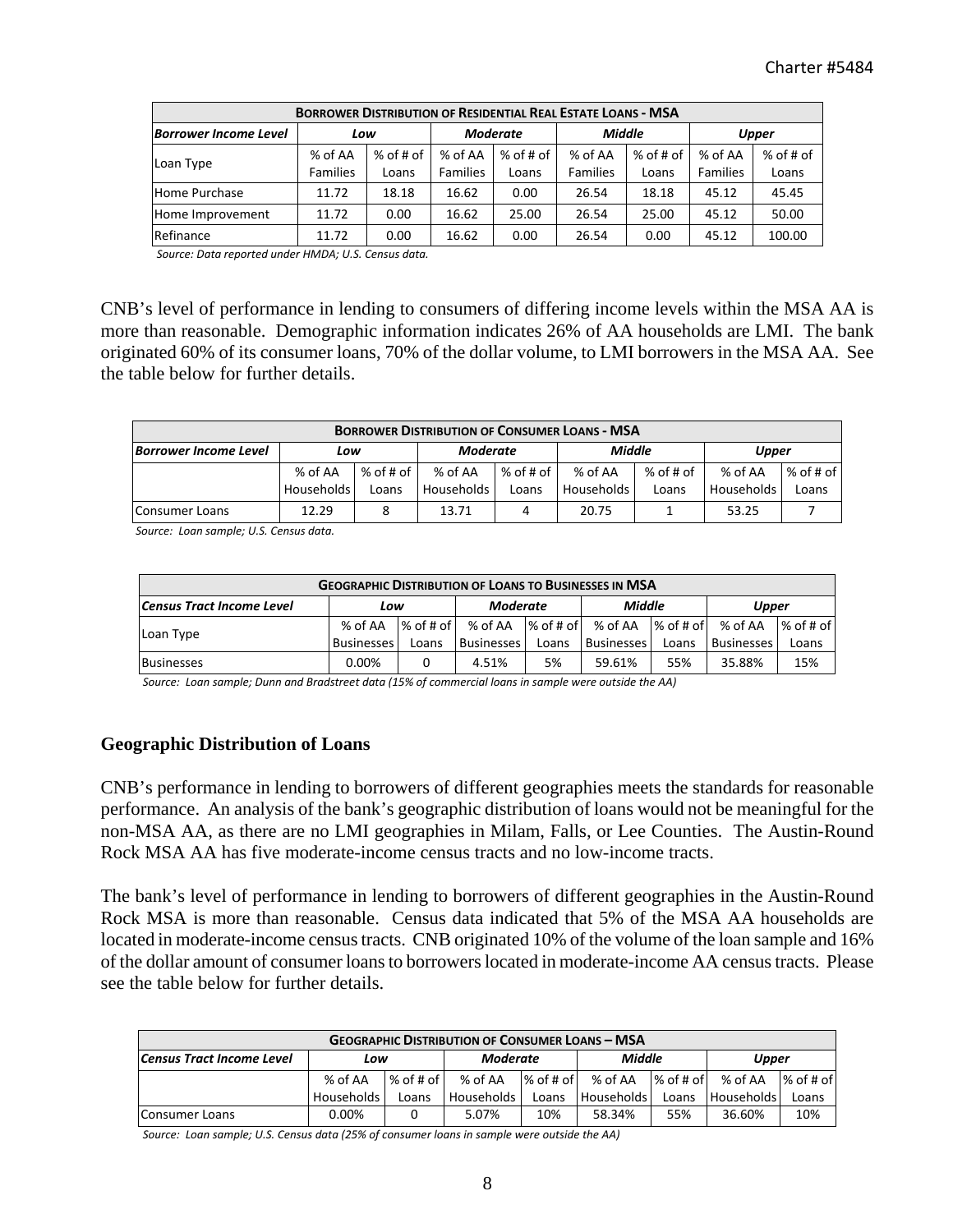The next table compares 1-4 Family residential real estate lending in the MSA AA to owner-occupied housing by census tract income level. Census data indicates that 4% of the owner occupied residential real estate in the bank's MSA AA is located in moderate-income census tracts. Comparatively, CNB originated 25% of the volume and 11% of the dollar amount of residential real estate loans to borrowers located in moderate-income geographies. Please see the table below for further details.

| <b>GEOGRAPHIC DISTRIBUTION OF RESIDENTIAL REAL ESTATE LOANS - MSA</b> |                                   |                      |                                   |                      |                                   |                    |                                          |                      |  |  |  |  |
|-----------------------------------------------------------------------|-----------------------------------|----------------------|-----------------------------------|----------------------|-----------------------------------|--------------------|------------------------------------------|----------------------|--|--|--|--|
| Census Tract Income Level                                             | Low                               |                      | <b>Moderate</b>                   |                      | <b>Middle</b>                     |                    | Upper                                    |                      |  |  |  |  |
| Loan type                                                             | % of Owner<br>Occupied<br>Housing | $%$ of # of<br>Loans | % of Owner<br>Occupied<br>Housing | $%$ of # of<br>Loans | % of Owner<br>Occupied<br>Housing | % of # of<br>Loans | % of Owner<br>Occupied<br><b>Housing</b> | $%$ of # of<br>Loans |  |  |  |  |
| Home Purchase                                                         | 0.00                              | 0.00                 | 3.82                              | 9.09                 | 56.19                             | 81.82              | 39.99                                    | 9.09                 |  |  |  |  |
| Home Improvement                                                      | 0.00                              | 0.00                 | 3.82                              | 50.00                | 56.19                             | 25.00              | 39.99                                    | 25.00                |  |  |  |  |
| Refinance                                                             | 0.00                              | 0.00                 | 3.82                              | 100.00               | 56.19                             | 0.00               | 39.99                                    | 0.00                 |  |  |  |  |

 *Source: Data reported under HMDA; U.S. Census data*

#### **Responses to Complaints**

No complaints relating to CRA performance have been received by CNB.

## **COMMUNITY DEVELOPMENT TEST**

CNB's performance under the Community Development Test is rated "Satisfactory" overall. Based on a full-scope review, the bank's performance in the Austin-Round Rock MSA and in Milam, Falls, and Lee Counties is satisfactory. We considered the bank's capacity, business strategy, the needs of the community, and the number and types of opportunities for CD activities in making this determination.

## **Community Development Loans**

Qualified CD loans are those that meet the definition of CD as defined in the CRA regulation, and do not include loans given consideration under the Lending Test.

## *Performance in the Milam, Falls, and Lee Counties – Non-MSA*

CNB originated eight CD loans within these counties located in its AA since the last CRA examination totaling \$188,350.

- $\cdot$  \$113,100 originated to finance the purchase of affordable housing rental properties for LMI individuals.
- \$30,250 originated to purchase and renovate a church building, providing various needed community services targeted to LMI individuals.
- \$38,000 originated to the Housing Authority of Rockdale which provides low rent housing in Rockdale.
- \$7,000 originated to an entity providing needed daycare services targeted to LMI individuals.

## *Performance in the Austin/Round Rock MSA*

CNB originated five CD loans in this AA since the last CRA examination totaling approximately \$8.6 million.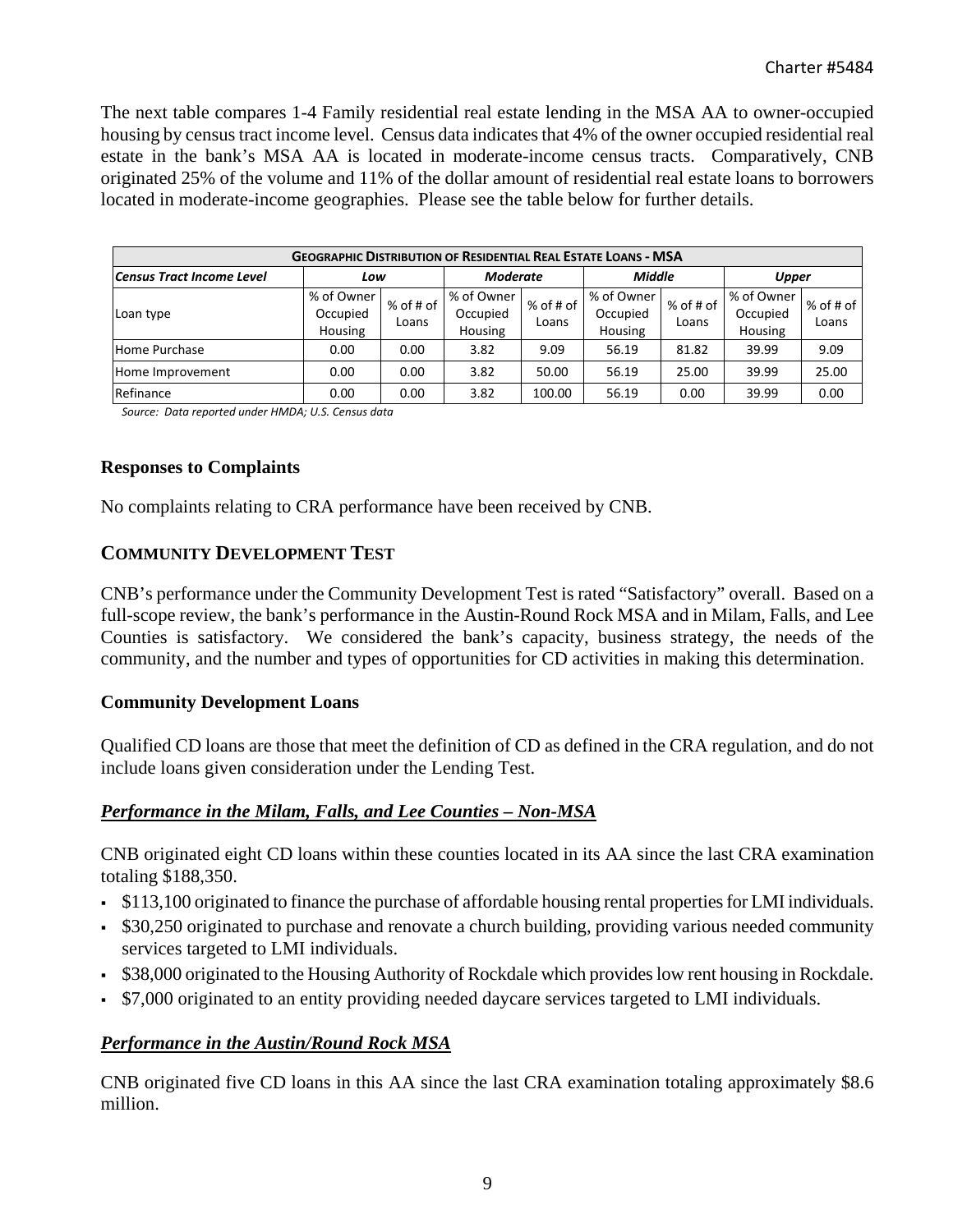- \$120,000 originated to finance the purchase of affordable housing rental properties for LMI individuals.
- \$8.5 million originated to finance Pflugerville Community Development Corporation for the purchase of acreage intended for the future development of a renewable energy park; providing for job creation and expected to attract new businesses to the area.

## **Community Development Investments**

Investments, deposits, membership shares, or grants that have CD as their primary purpose, are defined as "qualifying investments" in the CRA regulation. Investments support community services that target LMI families and individuals. Specific examples of investments for qualifying CD organizations are described below. We took into consideration that the bank's AA does not include any low-income census tracts. The Austin-Round Rock MSA includes only five moderate-income census tracts.

## *Qualified Community Development Investments*

Investment opportunities that have CD as their primary purpose in the bank's AA are considered limited. CNB has only five moderate-income census tracts and no low-income census tracts within the AA. However, we did consider investments totaling \$885,000 made in broader statewide or regional areas. The investments were related to school district-issued securities benefiting census tracts designated as being in distressed nonmetropolitan middle-income geographies. Also, since the last examination, CNB donated funds totaling \$37,660 to various organizations that provide community services to LMI individuals in its AA. For example, \$500 was donated to the United Way of Milam County to help fund local programs that provide services to LMI individuals. CNB's level of CD investments is adequate.

## **Community Development Services**

Qualified CD services must meet the definition of "community development" in the CRA regulation and must be related to providing financial services to qualified individuals or organizations. Opportunities for CD services are considered low- to-moderate and are primarily in the area of community services. CNB is actively involved in community services that primarily benefit LMI individuals or families. Overall, the level of CD services is adequate.

## *Qualified CD Services*

CNB's service area includes only five moderate-income census tracts. However, the bank does offer ATMs at each branch location, including the Taylor branch service center that is located within a moderate-income census tract. The bank also offers a free basic checking account and other lower-cost account options. Additionally, customers have access to 24-hour banking and Internet banking services, which generally help increase access to financial services for LMI individuals. With a 15.5% poverty rate for the Milam, Falls, and Lee counties and 38% of the families considered moderate-income; and 4.3% poverty rate for the Austin/Round Rock MSA of which 0% of the families are considered LMI, these services are considered favorable under the CRA review.

Additionally, various bank officers provide qualified CD services to programs primarily benefiting LMI individuals within the bank's AA. For example, one officer serves as treasurer for a local organization that provides food and toys to disadvantaged families.

**Responsiveness to Community Development Needs**